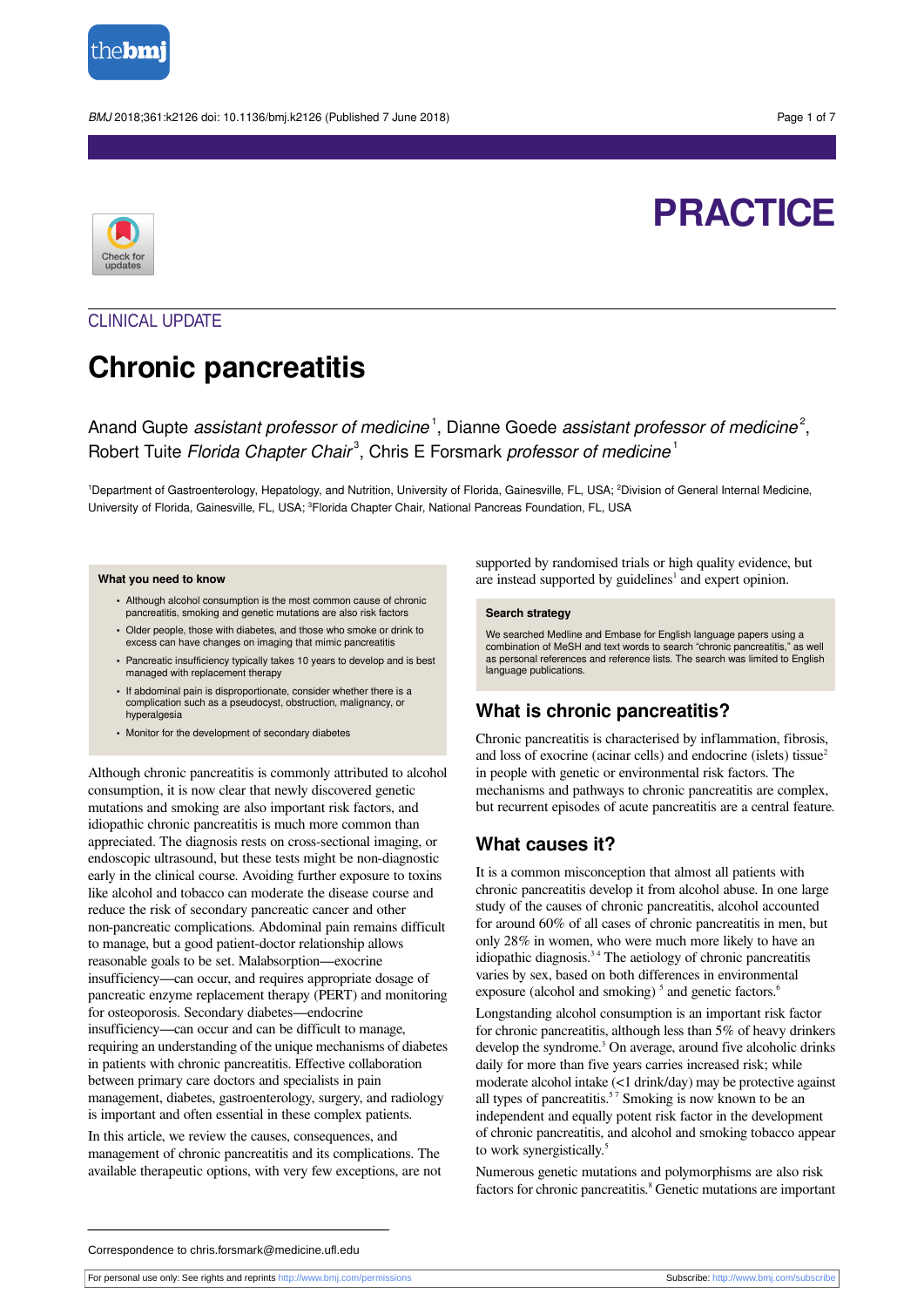as they also increase the risk of secondary pancreatic cancer.<sup>910</sup> The role of genetic testing is evolving, but is most widely used in the evaluation of younger patients with unexplained chronic pancreatitis.

Autoimmune pancreatitis occurs in two forms, one of which is a systemic disease associated with increased levels of IgG4. Both forms can present as acute or chronic pancreatitis, but more commonly mimic pancreatic cancer with obstructive jaundice.<sup>11</sup> The condition usually responds to steroid therapy but will often relapse when steroids are tapered.<sup>12</sup>

Additional risk factors for chronic pancreatitis include long term pancreatic duct obstruction (eg, stricture), repeated attacks of acute pancreatitis, and even single episodes of severe necrotising acute pancreatitis. Obesity and longstanding diabetes also predispose to chronic pancreatitis. Many cases remain idiopathic. 13

## **How common is it?**

Chronic pancreatitis affects around 50/100 000 people across the world. Recent research has focused on exploring its complex relationship with diabetes and pancreatic cancer.

## **How do patients with chronic pancreatitis present?**

In the early stages of chronic pancreatitis, patients may present with relapsing acute pancreatitis or with chronic or recurrent pancreatic-type pain. Exocrine insufficiency (steatorrhea) and endocrine insufficiency (diabetes) are late consequences of chronic pancreatitis, usually occurring years or even decades after the onset of chronic pancreatitis ([fig 1\)](#page-6-0).

## **How is chronic pancreatitis diagnosed? A clinical diagnosis**

Chronic pancreatitis is usually suspected based on clinical features: chronic or relapsing pancreatic-type pain (epigastric pain radiating to the back), or evidence of steatorrhea or diabetes. There is no "gold standard" diagnostic test, since chronic pancreatitis is a syndrome.

#### **Supportive imaging**

Guidelines<sup>114</sup> and expert opinion generally recommend starting with a computed tomography scan or ultrasound as first line imaging to detect those with more obvious disease: features such as calcifications or a dilated duct. However, magnetic resonance imaging (MRI) (with secretin stimulation if available) is becoming the diagnostic modality of choice as no radiation risk is involved. EUS (endoscopic ultrasonography) or pancreatic function testing can also be used, if available, as a final diagnostic test, and if previous testing is negative or equivocal.

In the early stages of chronic pancreatitis, the pancreas may appear relatively normal. As the disease progresses, pancreatic atrophy, calcifications, and pancreatic duct abnormalities usually develop; along with the development of exocrine and/or endocrine insufficiency.

Chronic pancreatitis can be difficult to diagnose in the early phases, when pancreatic function is preserved and laboratory and imaging studies may be only minimally abnormal. This can lead to a delay in diagnosis. Furthermore, certain groups—older people, those with longstanding diabetes, people who drink alcohol moderately, and those who smoke—can develop changes in the pancreas (radiological and histological) that mimic the

features of chronic pancreatitis. This pancreatic damage has been termed "pancreatopathy," to distinguish it from chronic pancreatitis. <sup>15</sup> Later in the clinical course of chronic pancreatitis, imaging tests become more reliable diagnostic tools.<sup>14 16</sup>

#### **Ultrasonography**

Ultrasound has low sensitivity  $(60\% - 70\%)$ ,<sup>17</sup> and visualisation can be affected by overlying intestinal gas.

#### Cross-sectional imaging

Computed tomography and MRI (often with magnetic resonance cholangiopancreatography, or MRCP) are most commonly used. There are no high quality or randomised comparative studies that determine the relative accuracy of these imaging tests for chronic pancreatitis. Secretin enhanced MRCP, which allows for improved visualisation of the pancreatic ductal system in response to stimulation with the hormone secretin, does appear to improve sensitivity and specificity for early chronic pancreatitis. 14

#### Endoscopic approaches

EUS enables a detailed examination of the pancreatic parenchyma and duct, and assigns a score to several of these ductal and parenchymal changes; this scoring system is utilised to assess the likelihood of chronic pancreatitis. 14 16 18 EUS is widely used and highly sensitive (reaching 100% in some reports), but with a lower specificity for chronic pancreatitis.<sup>19</sup> In some analyses, EUS is less accurate than MRI in the earlier stages of chronic pancreatitis.<sup>20</sup> Endoscopic evaluation with endoscopic retrograde cholangiopancreatography (ERCP) should not be used for diagnosis because of its invasive nature but might be useful for therapy in patients with intraductal stones or strictures, which are recognised sequelae of chronic pancreatitis.

### **Pancreatic function tests**

Pancreatic function tests (PFTs) measure enzyme or bicarbonate output from the pancreas in response to hormonal stimulation. These direct PFTs are not widely available but can be used in the diagnosis of early chronic pancreatitis before the development of radiologic features. 1

### **How is chronic pancreatitis managed?**

In general, there are a few small trials of medical therapy (antioxidants, enzymes, and gabapentoids) and surgical therapy (comparing surgical with endoscopic therapy) for the management of pain. But very few randomised trials exist to guide management decisions in chronic pancreatitis; much of the clinical guidance comes from expert opinion and guidelines.

#### **Explain the diagnosis**

Chronic pancreatitis is not curable, and most patients will experience longstanding symptoms, such as abdominal pain or steatorrhea, which detract from their quality of life. Patients will likely eventually need treatment for abdominal pain, exocrine insufficiency with maldigestion, and endocrine insufficiency with diabetes. In all patients with pancreatitis, explain that alcohol and tobacco are associated with worse outcomes, as such patients are generally encouraged to abstain from both. Offer support and referral to those who would like help with abstinence. Patients often need the involvement of other specialists in caring for the consequences of chronic pancreatitis.

```
 http://www.bmj.com/permissionshttp://www.bmj.com/subscribe
```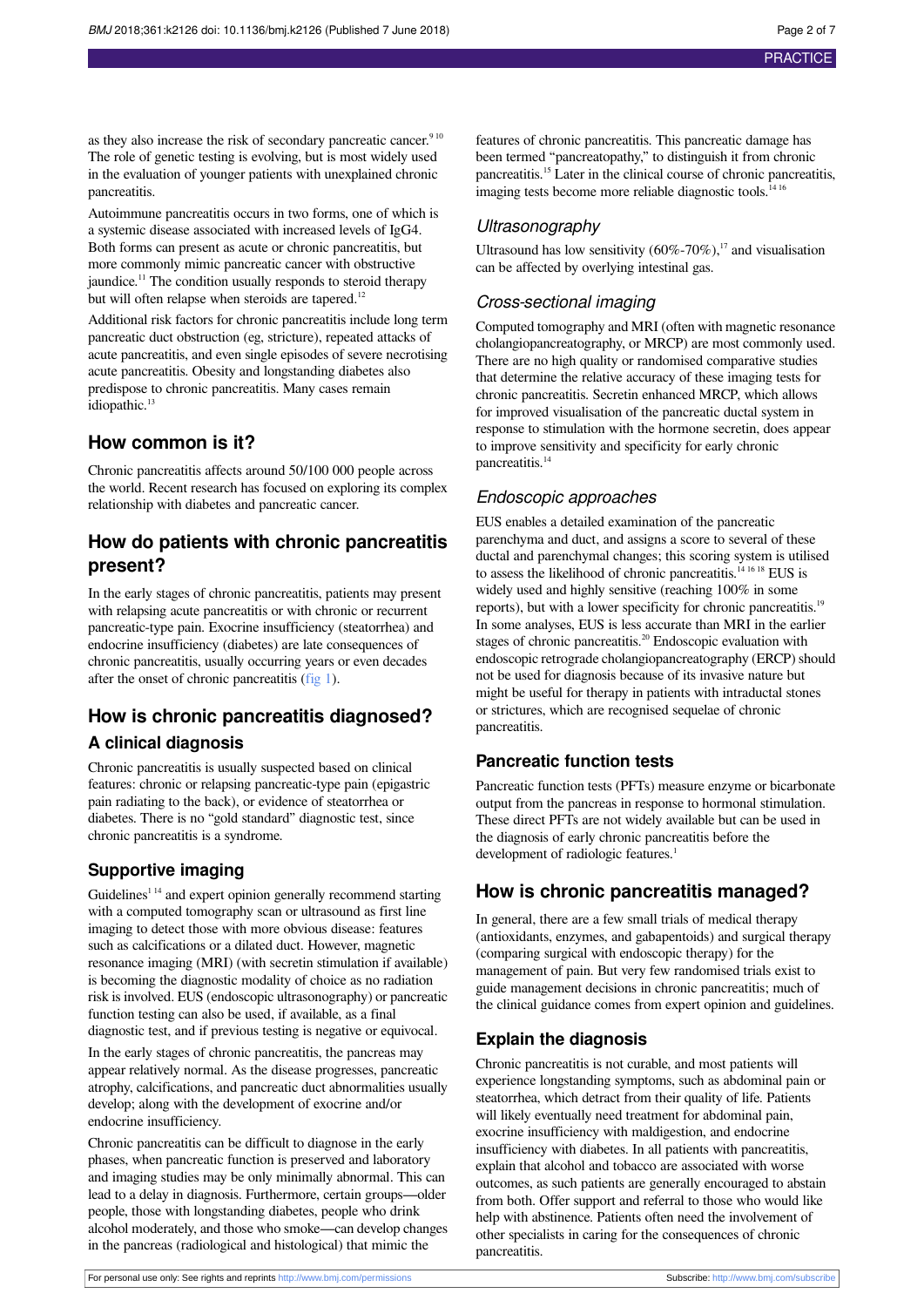## **Manage abdominal pain**

Pain is the most common problem for patients and has the most negative impact on both quality of life and use of healthcare resources.<sup>2122</sup> The mechanisms of pain are complex, and although driven by pancreatic damage often also involve changes in nociceptive function and central pain perception.<sup>122-25</sup> If pain is out of proportion, or worsens unexpectedly, clinicians should look for complications such as pseudocyst, duodenal obstruction, bile duct obstruction, or a secondary pancreatic malignancy (see below).

Patients with chronic pancreatitis can develop hyperalgesia (a centrally sensitised pain state), in which interventions directed at the pancreas (endoscopic or surgical therapy, or nerve block) fail to relieve pain. This makes treating pain in these patients very difficult. Pain patterns are variable in character, severity, and temporal evolution.

Using the World Health Organization pain relief "ladder" is a reasonable approach to pain management in chronic pancreatitis, as there is no specific analgesic contraindicated in chronic pancreatitits. <sup>26</sup> Pain is, unfortunately, difficult to eliminate; a multidisciplinary approach that involves the patient and pain management team may help establish shared goals and expectations regarding pain relief.

Several adjunctive agents are frequently utilised, including selective serotonin reuptake inhibitors (SSRI), tricyclic antidepressants (TCA), or gabapentoids.<sup>24 27</sup> Of these, only pregabalin has been directly studied in patients with chronic pancreatitis by randomised controlled trial. Of 64 enrolled patients, the pregabalin treated group exhibited a 36% pain reduction score at 3 weeks compared with placebo group, which reported a 24% pain reduction score.<sup>27</sup> These adjunctive agents may be used alone, but are commonly used in conjunction with analgesics.

Abstinence from alcohol and smoking cessation slow the progression of chronic pancreatitis and reduce the risk of malignancy, with unpredictable but generally positive effects on pain. 28

Although a low fat diet is frequently recommended, randomised studies have not been performed to provide an evidence base for this intervention, and adequate nutrition is very important to avoid loss of muscle mass or vitamin deficiency. Pancreatic enzyme supplementation is used to treat maldigestion and has been studied in several very small randomised controlled trials, but might also have some benefit for pain relief.<sup>12229</sup>

Coeliac plexus blockade (either computed tomography-guided or by EUS) with injection of an anaesthetic and a steroid into the coeliac plexus is largely ineffective for pain relief in chronic pancreatitis. <sup>18</sup> Pancreatic duct dilation and strictures are often the consequence of chronic pancreatitis and not the cause of ongoing pain. Some patients may be candidates for endoscopic (stenting or stone removal) or surgical treatment (drainage of pancreatic duct or resection), particularly those with a dilated pancreatic duct and a pancreatic ductal stricture or stone.

## **Monitor for and manage malabsorption (exocrine insufficiency)**

Pancreatic enzyme insufficiency (PEI) leads to maldigestion of carbohydrates, proteins, and fat, and occurs on average 10-15 years after diagnosis of chronic pancreatitis. Fat maldigestion is most common and most severe, and has nutritional consequences. Steatorrhea develops when more than 90% of the enzyme output is lost, and can also occur when there is a blockage of the pancreatic duct, preventing the enzymes from

reaching the duodenum. Malabsorption of fat soluble vitamins  $(A, D, E, and K)$  is frequent,<sup>30</sup> while osteopenia or osteoporosis are found in two thirds of patients with PEI.<sup>31</sup> Indirect evidence of PEI includes the clinical features noted above, along with measurement of faecal elastase (<200 ug/g stool=mild PEI and <100 ug/g stool=severe PEI) or serum trypsin (levels below 20 ng/mL are also suggestive of PEI). The use of breath tests to document PEI is promising, but these remain largely unavailable. 32

A diagnosis of chronic pancreatitis should prompt measurement of baseline levels of fat soluble vitamins and bone density, with subsequent testing based on the initial results. Patients should receive routine supplementation with vitamin D and calcium.<sup>33</sup>

Treatment of PEI involves pancreatic enzyme replacement therapy (PERT). The aim of PERT is to achieve sufficient concentration of pancreatic enzymes in the duodenal lumen for digestion. In general, 10% of this amount is needed to correct steatorrhea. There is often some residual pancreatic secretion, so an appropriate dose for adults is a dose of at least 40 000-50 000 USP lipase units/meal (half dose for snacks), but this dose often needs to be increased based on response.<sup>118</sup> The normal pancreas produces at least 900 000 USP units of lipase per meal.<sup>34</sup> Pancreatic enzyme replacement products are comprised of porcine pancreatic extracts of lipase, amylase, and proteases ([table 1\)](#page-5-0). The capsules or tablets should be taken with the meal. In patients on the non-enteric coated preparation, it is necessary to co-administer an acid suppressant to prevent acid inactivation of lipase. In some patients on an enteric coated preparation, adding an acid suppressing agent can improve effectiveness.<sup>35</sup>

Response is measured by assessing steatorrhea, weight gain, and fat soluble vitamin levels (A, D, E, K). If the response is poor, the most likely explanation is inadequate dosage (prescribed by the clinician or taken by the patient). If the response remains poor despite dose escalation, look for other causes of malabsorption (such as coeliac disease or small bowel bacterial overgrowth).

#### **Monitor for and manage secondary diabetes (endocrine insufficiency)**

Some patients develop secondary diabetes. Pancreatogenic diabetes (also termed type 3c diabetes) can be caused by chronic pancreatitis, pancreatic resection, or pancreatic cancer.<sup>36</sup> It is characterised by loss of the β-cells, leading to impaired insulin secretion and the loss of counter-regulatory hormones (eg, glucagon). Patients may have a brittle diabetes, may be malnourished with unpredictable dietary intake, and are at particular risk of treatment induced hypoglycaemia. Diagnosis of type 3c diabetes is the same as for type 1 or 2 diabetes, using HbA1c fasting glucose measurement or glucose tolerance testing. Expert guidance suggests screening patients with chronic pancreatitis annually for development of diabetes with fasting glucose measurement or HbA1c testing.<sup>36</sup>

Management of patients with type 3c diabetes is challenging, and patients may benefit from formal nutritional counselling and consultation with an endocrine specialist. Therapy may be effective with oral agents, but insulin is needed in most patients. Additionally, optimal management of PEI with PERT is crucial in providing predictable absorption in patients with type 3c diabetes. 37

## **Other complications**

Patients with chronic pancreatitis can develop obstruction of the duodenum or bile duct, producing gastric outlet obstruction or jaundice. Importantly, these features may indicate the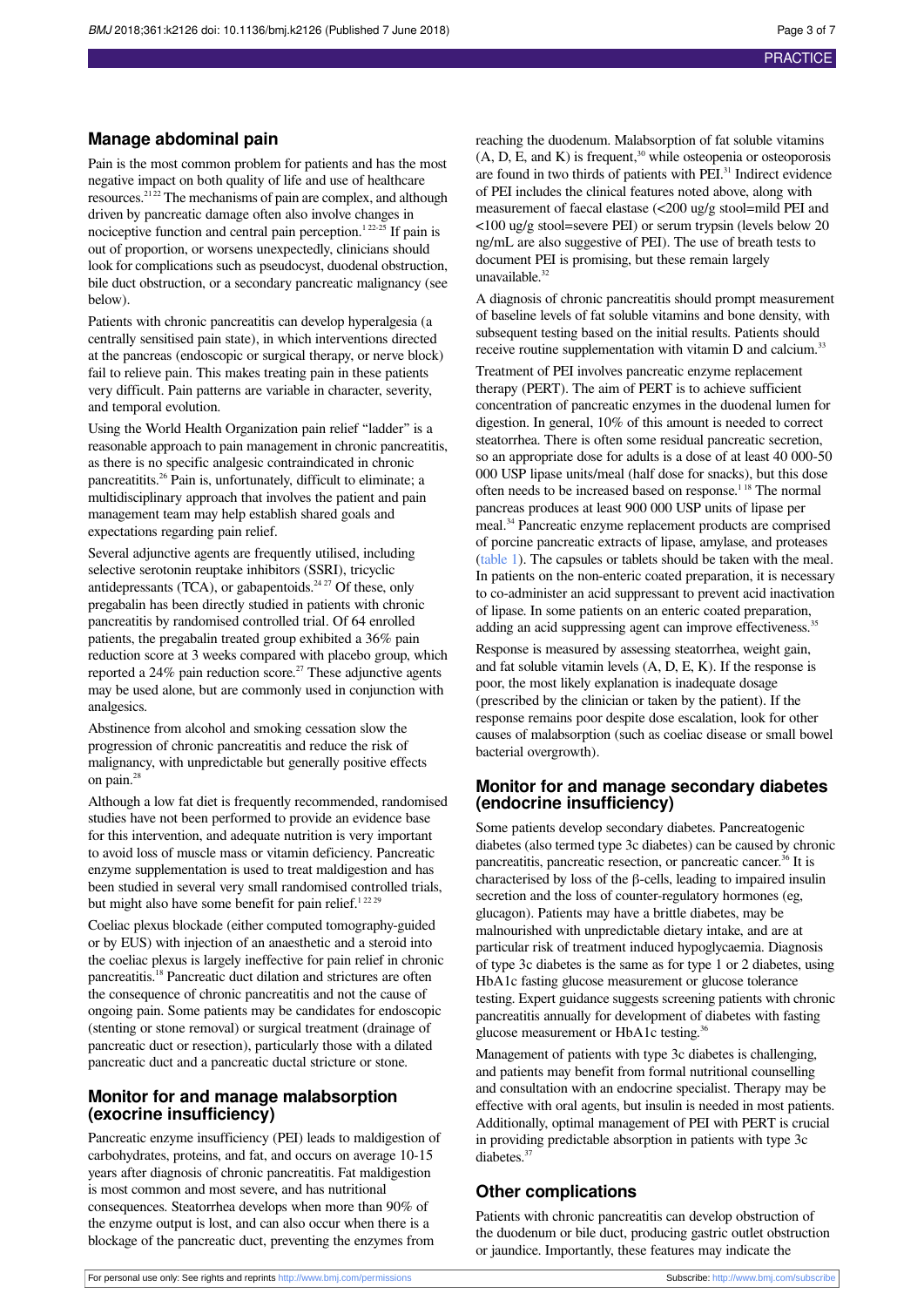presence of a secondary pancreatic cancer (see below). Obstruction of a nearby vascular structure—the splenic vein or portal vein—can produce gastric or oesophageal varices, and may be complicated by gastrointestinal bleeding.

## **Risk for pancreatic cancer**

Patients with chronic pancreatitis are at increased risk of pancreatic malignancy.<sup>338</sup> Overall, patients with chronic pancreatitis have a relative risk of 13 for the development of pancreatic cancer<sup>39 40</sup>; those with genetic forms of pancreatitis (hereditary pancreatitis) and those who smoke or drink to excess are at particular risk.<sup>339</sup> There are no general recommendations for surveillance in these patients. Patients with chronic pancreatitis who develop a change in their symptoms—weight loss, protracted abdominal pain, or functional decline—should be evaluated for secondary pancreatic cancer (with serum measurements of CA19-9, computed tomography, and/or EUS, for example). Consider underlying pancreatic cancer especially in an older lean patient with new-onset diabetes, typically without a family history of diabetes.<sup>38</sup> Pancreatic cancer may sometimes be mistaken for chronic pancreatitis. No specific biomarkers or clinical features allow secondary pancreatic cancer to be identified, so clinical recognition of new or worrisome symptoms is critical.

## **What treatments can we expect in future?**

Current treatments in chronic pancreatitis are limited to supportive and palliative care. Patients with advanced disease are managed with endoscopic or surgical methods.

#### **Medicines**

Drugs that can stop the death of pancreatic cells when they are exposed to bile acids are currently being studied. Natural products such as polyphenols, curcumin, and vitamin A are also being studied for their antioxidant, anti-inflammatory, and anti-fibrotic properties.

#### **Gene therapy**

Therapy targeting pancreatic fibrosis is being evaluated to potentially alter the course of chronic pancreatitis. However, because of the nature of the disease, long term outcomes are still not clear.

#### **How patients were involved in the creation of this article:**

A patient with chronic pancreatitis is a co-author of the paper, and suggested areas of emphasis such as effective management of pain and exocrine insufficiency. Patients who participate in a support forum through the National Pancreas Foundation provided additional comments for inclusion or emphasis, most commonly on pain and its negative effect on quality of life.

#### **Additional educational resources**

Pancreas Foundation https://pancreasfoundation.org/patient-information/ chronic-pancreatitis/

American Family Physician https://www.aafp.org/afp/2018/0315/p385.html National Library of Medicine https://www.ncbi.nlm.nih.gov/pubmedhealth/ PMHT0022862

#### **Education into practice**

• Can you give an overview of how chronic pancreatitis is diagnosed?

• How will you discuss pain management options with a patient with abdominal pain suspected to be pancreatic in origin?

• How will you monitor and manage pancreatic insufficiency?

Declaration of competing interests: We have read and understood BMJ policy on declaration of interests and declare the following interests: CF has acted as a consultant for Boehringer Ingleheim, Akcea Therapeutics, Ariel Precision Medicine, and Sun Bio Pharma. All other authors have no competing interests.

Funding: NIH: UO1DK108320: Consortium to study chronic pancreatitis, diabetes, and pancreatic cancer (CPDPC)

Contributor statement: All authors contributed to the drafting and review of the manuscript

Provenance and peer review: commissioned; externally peer reviewed.

- 1 Löhr JM, Dominguez-Munoz E, Rosendahl J, etal. HaPanEU/UEG Working Group. United European Gastroenterology evidence-based guidelines for the diagnosis and therapy of chronic pancreatitis (HaPanEU). United European Gastroenterol J 2017;5:153-99. 10.1177/2050640616684695 28344786
- 2 Whitcomb DC, Frulloni L, Garg P, etal . Chronic pancreatitis: An international draft consensus proposal for a new mechanistic definition. Pancreatology 2016;16:218-24. 10.1016/j.pan.2016.02.001 26924663
- Yadav D, Lowenfels AB. The epidemiology of pancreatitis and pancreatic cancer Gastroenterology 2013;144:1252-61. 10.1053/j.gastro.2013.01.068 23622135
- 4 Cote GA, Yadav D, Slivka A, etal Alcohol and smoking as risk factors in an epidemiology study of patients with chronic pancreatitis. Clin Gastroenterol Hepatol 2011;9:266-73.<br>Setiawan VW, Pandol SJ, Porcel J, etal . Prospective study of alcohol drinking, smoking,
- and pancreatitis: the multiethnic cohort. Pancreas 2016;45:819-25. 10.1097/MPA.0000000000000657 27171516
- 6 Giefer MJ, Lowe ME, Werlin SL, etal . Early-onset acute recurrent and chronic pancre is associated with PRSS1 or CTRC gene mutations. J Pediatr 2017;186:95-100. 10.1016/j.jpeds.2017.03.063 28502372
- 7 Yadav D, Hawes RH, Brand RE, etal. North American Pancreatic Study Group. Alcohol consumption, cigarette smoking, and the risk of recurrent acute and chronic pancreatitis. Arch Intern Med 2009;169:1035-45. 10.1001/archinternmed.2009.125 19506173
- 8 Whitcomb DC. Genetic risk factors for pancreatic disorders. Gastroenterology 2013;144:1292-302. 10.1053/j.gastro.2013.01.069 23622139
- 9 Rustgi AK. Familial pancreatic cancer: genetic advances. Genes Dev 2014;28:1-7. 10.1101/gad.228452.113 24395243
- 10 Raimondi S, Lowenfels AB, Morselli-Labate AM, Maisonneuve P, Pezzilli R. Pancreatic cancer in chronic pancreatitis; aetiology, incidence, and early detection. Best Pract Res Clin Gastroenterol 2010;24:349-58. 10.1016/j.bpg.2010.02.007 20510834
- 11 Hart PA, Zen Y, Chari ST. Recent advances in autoimmune pancreatitis. Gastroenterology 2015;149:39-51. 10.1053/j.gastro.2015.03.010 25770706
- 12 Raina A, Yadav D, Krasinskas AM, etal . Evaluation and management of autoimmune pancreatitis: experience at a large US center. Am J Gastroenterol 2009;104:2295-306. 10.1038/ajg.2009.325 19532132
- 13 Conwell DL, Banks PA, Sandhu BS, etal . Validation of demographics, etiology, and risk factors for chronic pancreatitis in the USA: a report of the North American Pancreas Study (NAPS) Group. Dig Dis Sci 2017;62:2133-40. 10.1007/s10620-017-4621-z 28600657
- 14 Conwell DL, Lee LS, Yadav D, etal . American pancreatic association practice guidelines in chronic pancreatitis: evidence-based report on diagnostic guidelines. Pancreas 2014;43:1143-62. 10.1097/MPA.0000000000000237 25333398
- 15 Mohapatra S, Majumder S, Smyrk TC, etal . Diabetes mellitus is associated with an exocrine pancreatopathy: conclusions from a review of literature. Pancreas 2016;45:1104-10. 10.1097/MPA.0000000000000609 26918874
- 16 Ketwaroo GA, Freedman SD, Sheth SG. Approach to patients with suspected chronic pancreatitis: a comprehensive review. Pancreas 2015;44:173-80. 10.1097/MPA.0000000000000239 25675419
- 17 Bolondi L, Li Bassi S, Gaiani S, Barbara L. Sonography of chronic pancreatitis. Radiol Clin North Am 1989;27:815-33.2657858
- 18 Ashkar M, Gardner TB. Role of endoscopic ultrasound in pancreatic diseases: a systematic review. Minerva Gastroenterol Dietol 2014;60:227-45.25288203
- 19 Kahl S, Glasbrenner B, Zimmermann S, Malfertheiner P. Endoscopic ultrasound in pancreatic diseases. Dig Dis 2002;20:120-6. 10.1159/000067481 12566614
- 20 Trikudanathan G, Vega-Peralta J, Malli A, etal . Diagnostic performance of endoscopic ultrasound (EUS) for non-calcific chronic pancreatitis (NCCP) based on histopathology. Am J Gastroenterol 2016;111:568-74. 10.1038/ajg.2016.48 26952577
- 21 Mullady DK, Yadav D, Amann ST, etal. NAPS2 Consortium. Type of pain, pain-associa complications, quality of life, disability and resource utilisation in chronic pancreatitis: a prospective cohort study. Gut 2011;60:77-84. 10.1136/gut.2010.213835 21148579 22 Forsmark CE. Management of chronic pancreatitis. Gastroenterology 2013;144:1282-91;
- $^{\circ}$
- 23 Lelic D, Olesen SS, Hansen TM, Valeriani M, Drewes AM. Functional reorganization of brain networks in patients with painful chronic pancreatitis. Eur J Pain 2014;18:968-77. 10.1002/j.1532-2149.2013.00442.x 24402765
- 24 Moran RA, James T, Pasricha PJ, Pancreatic pain. Curr Opin Gastroenterol 2015;31:407-15. 10.1097/MOG.0000000000000204 26154428
- 25 Olesen SS, Brock C, Krarup AL, etal . Descending inhibitory pain modulation is impaired in patients with chronic pancreatitis. Clin Gastroenterol Hepatol 2010;8:724-30. 10.1016/j.cgh.2010.03.005 20304100
- 26 Jadad AR, Browman GP. The WHO analgesic ladder for cancer pain management. Stepping up the quality of its evaluation. JAMA 1995;274:1870-3. 10.1001/jama.1995.03530230056031 7500538
- 27 Olesen SS, Bouwense SA, Wilder-Smith OH, van Goor H, Drewes AM. Pregabalin reduces pain in patients with chronic pancreatitis in a randomized, controlled trial. Gastroenterology 2011;141:536-43. 10.1053/j.gastro.2011.04.003 21683078
- 28 Han S, Patel B, Min M, etal . Quality of life comparison between smokers and non-smokers with chronic pancreatitis. Pancreatology 2018;18:269-74. 10.1016/j.pan.2018.02.012 29500114
- 29 Singh VV, Toskes PP. Medical therapy for chronic pancreatitis pain. Curr Gastroenterol Rep 2003;5:110-6. 10.1007/s11894-003-0079-6 12631450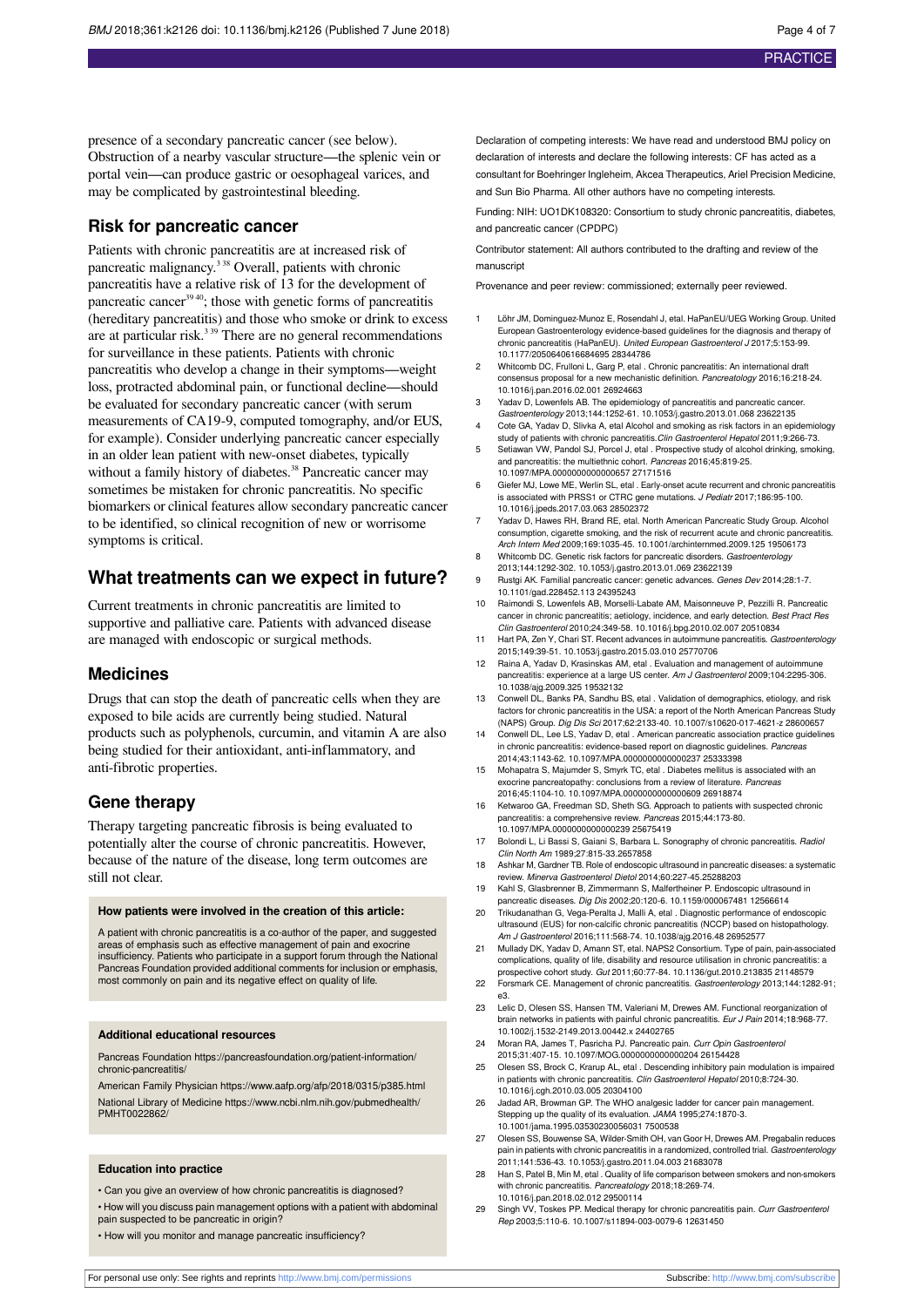- 30 Duggan SN, Smyth ND, O'Sullivan M, Feehan S, Ridgway PF, Conlon KC. The prevalence of malnutrition and fat-soluble vitamin deficiencies in chronic pancreatitis. Nutr Clin Pract 2014;29:348-54. 10.1177/0884533614528361 24727205
- 31 Duggan SN, Smyth ND, Murphy A, Macnaughton D, O'Keefe SJ, Conlon KC. High prevalence of osteoporosis in patients with chronic pancreatitis: a systematic review and<br>meta-analysis. *Clin Gastroenterol Hepatol* 2014;12:219-28. 10.1016/j.cgh.2013.06.016 23856359
- 32 Domínguez-Muñoz JE, Nieto L, Vilariño M, Lourido MV, Iglesias-García J. Development and diagnostic accuracy of a breath test for pancreatic exocrine insufficiency in chronic pancreatitis. Pancreas 2016;45:241-7. 10.1097/MPA.0000000000000434 26390420
- 33 Klapdor S, Richter E, Klapdor R. Vitamin D status and per-oral vitamin D supplementation in patients suffering from chronic pancreatitis and pancreatic cancer disease. Anticancer Res 2012;32:1991-8.22593477
- 34 Ahmed Ali U, Pahlplatz JM, Nealon WH, van Goor H, Gooszen HG, Boermeester MA. Endoscopic or surgical intervention for painful obstructive chronic pancreatitis. Cochrane Database Syst Rev 2015;(3):CD007884.25790326
- 35 Nikfarjam M, Wilson JS, Smith RCAustralasian Pancreatic Club Pancreatic Enzyme Replacement Therapy Guidelines Working Group. Diagnosis and management of pancreatic exocrine insufficiency. Med J Aust 2017;207:161-5. 10.5694/mja16.00851 28814218
- 36 Rickels MR, Bellin M, Toledo FG, etal. PancreasFest Recommendation Conference Participants. Detection, evaluation and treatment of diabetes mellitus in chronic pancreatitis: recommendations from PancreasFest 2012. Pancreatology 2013;13:336-42. 10.1016/j.pan.2013.05.002 23890130
- 37 Ewald N, Kaufmann C, Raspe A, Kloer HU, Bretzel RG, Hardt PD. Prevalence of diabetes mellitus secondary to pancreatic diseases (type 3c). Diabetes Metab Res Rev 2012;28:338-42. 10.1002/dmrr.2260 22121010
- 38 Andersen DK, Andren-Sandberg Å, Duell EJ, etal . Pancreatitis-diabetes-pancreatic cancer: summary of an NIDDK-NCI workshop. Pancreas 2013;42:1227-37. 10.1097/MPA.0b013e3182a9ad9d 24152948
- 39 Maisonneuve P, Lowenfels AB. Risk factors for pancreatic cancer: a summary revie meta-analytical studies. Int J Epidemiol 2015;44:186-98. 10.1093/ije/dyu240 25502106
- 40 Raimondi S, Lowenfels AB, Morselli-Labate AM, Maisonneuve P, Pezzilli R. Pancreatic cancer in chronic pancreatitis; aetiology, incidence, and early detection. Best Pract Res Clin Gastroenterol 2010;24:349-58. 10.1016/j.bpg.2010.02.007 20510834

Published by the BMJ Publishing Group Limited. For permission to use (where not already granted under a licence) please go to [http://group.bmj.com/group/rights-licensing/](http://group.bmj.com/group/rights-licensing/permissions) [permissions](http://group.bmj.com/group/rights-licensing/permissions)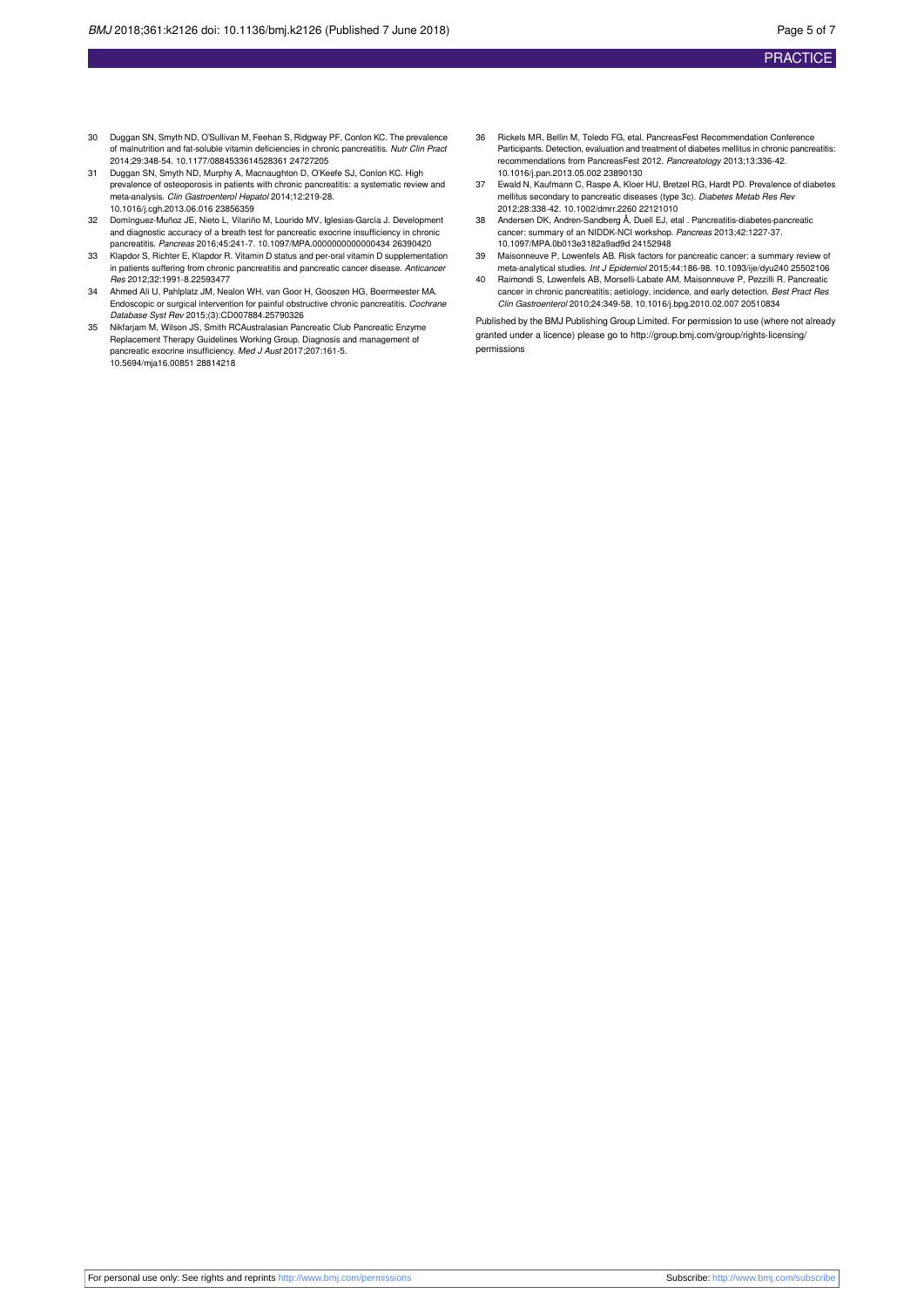## **Table**

<span id="page-5-0"></span>

| Table 1  Currently available enzyme products in the US and UK |                                            |                |                                                                  |
|---------------------------------------------------------------|--------------------------------------------|----------------|------------------------------------------------------------------|
| Product                                                       | <b>Formulation</b>                         | <b>Country</b> | Lipase content per capsule of pill (USP)                         |
| Zenpep                                                        | Enteric-coated porcine                     | US             | 3000, 5000, 10 000, 15 000, 20 000, 25 000, 40 000<br>aaa<br>aaa |
| Creon                                                         | Enteric-coated porcine                     | US and UK      | , 12 000, 24 000, 25 000<br>3000, 6000, 10 AGA<br>36 000, 40 000 |
| Pancreaze                                                     | Enteric-coated porcine                     | US             | 2600, 4200, 10 500, 16 800, 21 000                               |
| Viokace                                                       | Non-enteric coated tablet                  | US             | 10 440, 20 880                                                   |
| Pertzye                                                       | Enteric-coated porcine with bicarbonate US |                | 4000, 8000, 16 000                                               |
| Nutrizym <sup>25</sup>                                        | Enteric-coated porcine                     | UK             | 22 000                                                           |
| Pancrease HL                                                  | Enteric-coated porcine                     | UK             | 25 000                                                           |

\* The 10 000 and 25 000 strength dosages of Creon are available only in the UK. US dosages are 3000, 6000, 12 000, 24 000, 36 000, and 40 000